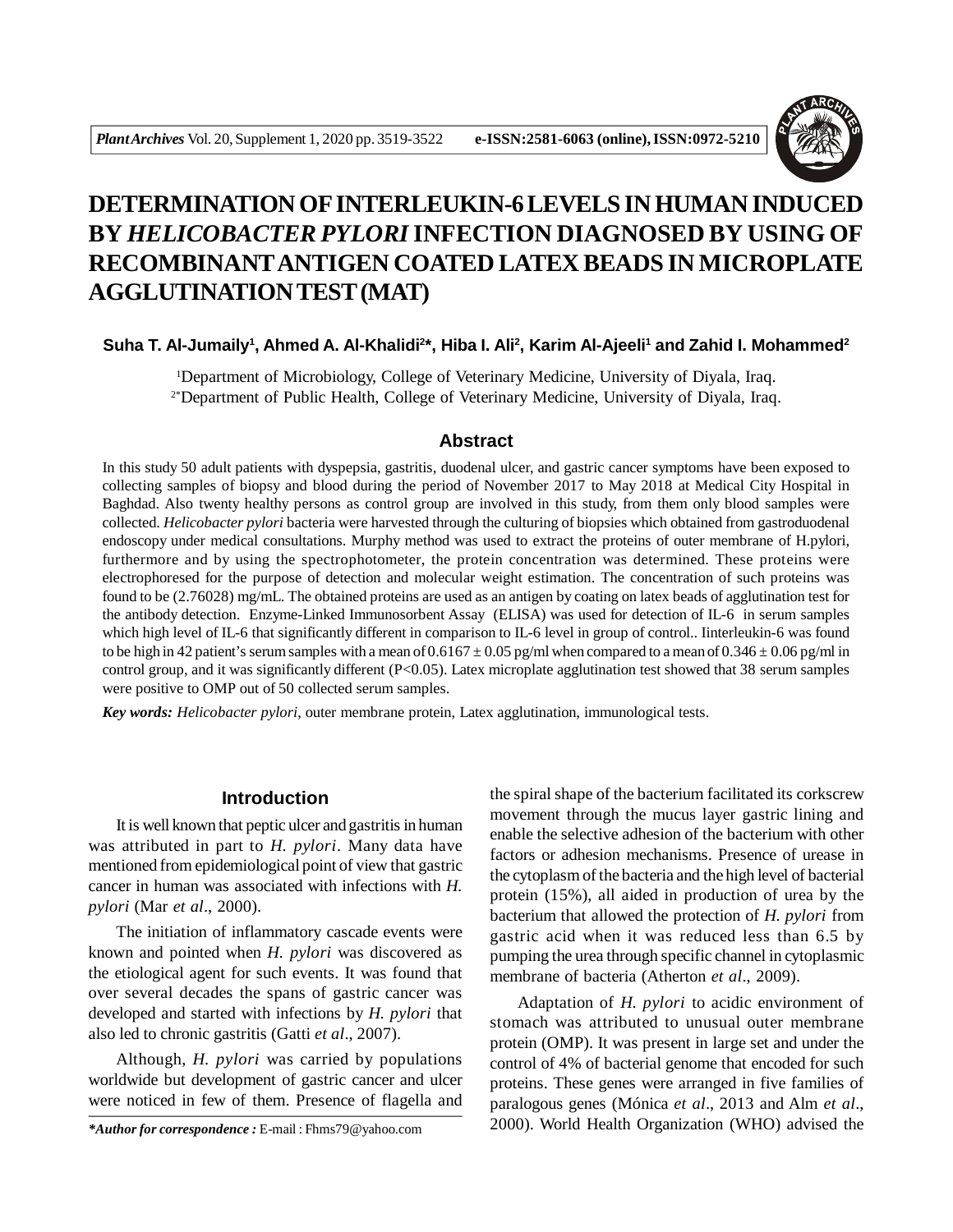use of latex agglutination test as alternative method for serotyping, diagnosis and identification of many microbes. Many laboratories around the world are used the test because of its rapidity and simplicity (Barbara *et al*., 2014).

Many cell types are produced the multifunctional IL-6 (Hiroko *et al*., 2013). In gastric infection with *H. pylori* the levels of IL-8, IL-6 and IL-1 were elevated as cytokines of inflammatory process (Odenbreit *et al*., 2006).

The present study focused on the use of purified OMP for coating of beads of latex and showed the successful use of latex agglutination test the diagnosis of *H. pylori* serologically and assessment the role of *H. pylori* infection on the levels of IL-6.

## **Materials and methods**

# **Specimens' Collection**

Biopsies were collected from 50 adult patients with dyspepsia, gastritis, duodenal ulcer, and gastric cancer symptoms by endoscopies which were performed by experienced endoscopists during the period lasted from November 2017 to May 2018 at Medical City hospital. Blood samples were collected from 50 patients plus 20 control, the sera were obtained, centrifuged at 3000 rpm for 10 minutes using cold centrifuge and kept in freezer  $(-20^{\circ}C)$  until be used.

Bacterial growth media and serology were used as indicators for diagnosis of *H. pylori.*

# **Outer membrane proteins (OMP) Extraction and Partial Purification :**

Extraction of outer membrane proteins from *H. pylori* outer surface was carried out according to (Murphy *et al*., 1983).

# **Estimation of Outer membrane proteins concentration:**

Proteins concentration was determined according to (Kalcker *et al*., 1947) by using the equation:

Concentration of  $= 280$ nm absorption  $\times$  1.55 - 260nm absorption

 $\times$  0.76 protein (mg/cm<sup>3</sup>).

#### **Latex agglutination test**

#### **Latex beads coating with antigens**

According to the method of (Kalcker *et al*., 1947) an equal amount (v/v) of OMP solution in concentration of (2.76028 mg/ml) was mixed with the beads of latex in ratio of  $(2.5\%, 1 \mu m)$ . The mixture was stirred at room temperature for 18 hours. This was followed by addition of blocking buffer that contained 0.25 M ethanolamine

and 0.2 M borate. The blocking of latex beads was left at room temperature for 30 minutes. Washing of blocked latex beads was performed by 1% bovine serum albumin in 0.2 M borate buffer for three times. The final concentration of the beads was adjusted to  $(w/v)$  2.5% by using of storage buffer and kept at 4°C (Yussaira *et al*., 2014).

# **Microplate Agglutination Test (MAT)**

A microtiter plate of 96 wells (Nunc, Roskilde, Denmark) was used in this test. The patient serum sample was diluted 50 folds in sterile phosphate buffer saline. This was followed by adding of 50 µL of the solution of latex beads and 50 µL the diluted patient serum in each of round bottom well of the plate. Then the plate containing the mixture was incubated for 18 hours at room temperature. Positive result was pointed by the agglutination of the mixture in well (Kimura *et al*., 2008).

#### **Interlukin-6 (IL-6) Determination**

The level of IL-6 in patients was determined according to (Mayr *et al*., 2018 and Yang *et al*., 2018). Accordingly, an enzyme linked sorbent assay (ELISA) kit (Abcam's IL-6) was used. This test is highly sensitive and used to measure quantetively the IL-6 plasma, serum, buffered solution, supernatant and other fluids of the body. Serum samples those were collected from study groups were subjected to this test following the instruction manual of the manufacturer (Abcam's IL-6 [Interleukin-6] Human High Sensitivity in vitro ELISA, England). This kit will recognize both endogenous and recombinant Human IL-6.

#### **Statistical Analysis**

The effects of difference factors in this study were statistically analyzed by SAS 2010. The comparative between means and chi-square of the percentages of present study were analyzed by LSD (least significant differences).

#### **Results and discussion**

#### **Outer Membrane Protein (OMP) Extraction**

After culturing the obtained biopsies by endoscopy, one isolate was selected for outer membrane proteins extraction which was made by using sonication that refract most of the cell according to (Murphy *et al*., 1983).

# **Evaluation of Protein Concentration in the OMP Extraction**

According to (Kalcker *et al*., 1947) the solution absorption evaluated at 260nm and 280nm before and after dialysis. The final protein concentration was (2.76028) mg/mL.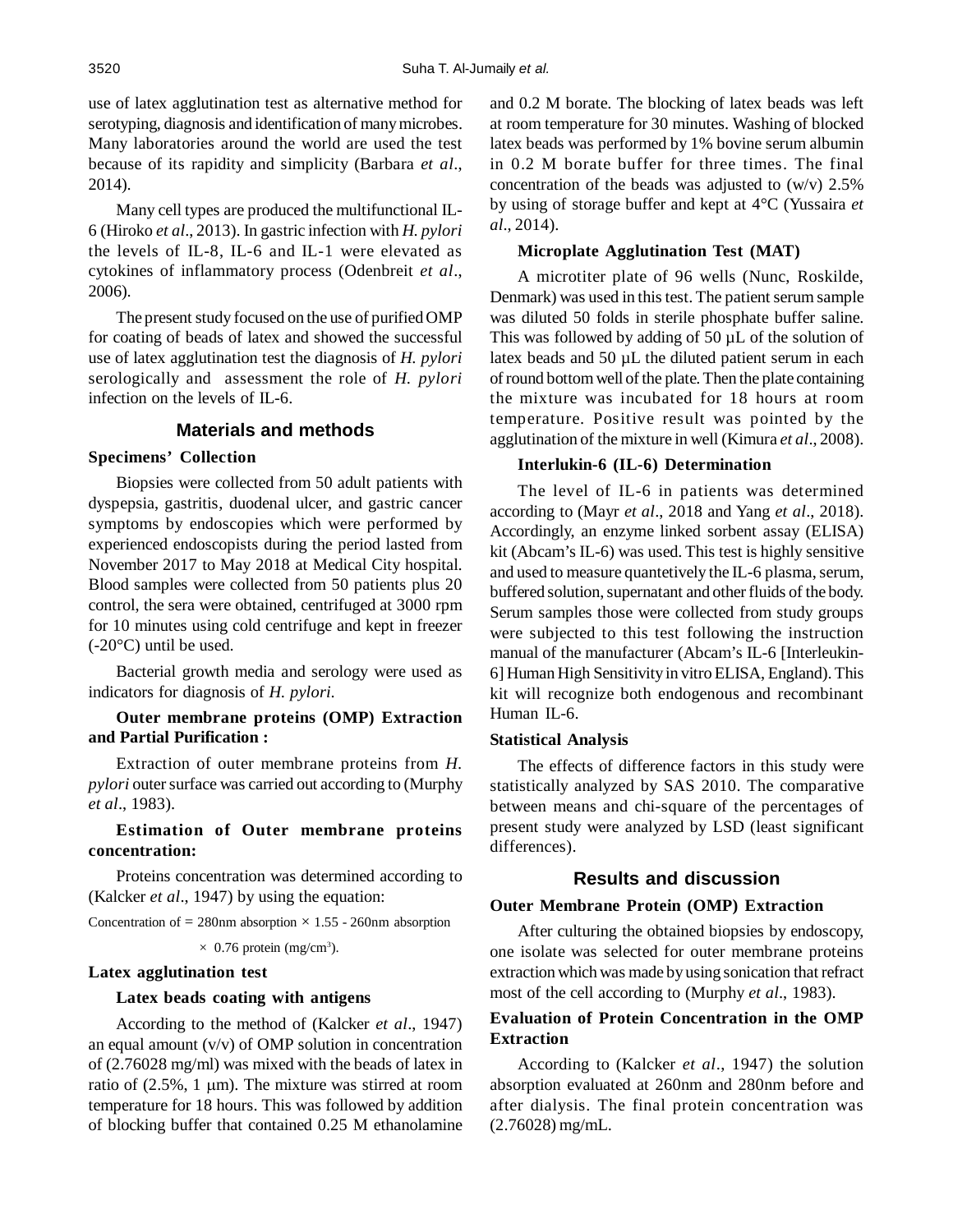## **Detection of Antibodies for** *H. pylori* **OMP**

## **Microplate Agglutination Test (MAT)**

The results of this study using MAT found this test can be performed easily, very fast and accurate. The results can be read clearly in first line of loaded wells. The sensitivity of the test came consistently with other workers (Yussaira *et al*., 2014).

The present study showed that the OMP of *H. pylori* as an antigen is strongly recommended to be used for the diagnosis of such bacterial infection with *H. pylori* when 32 serum samples were positive to antibodies to OMP antigens out of 50 serum samples.

#### **Interleukin-6 (IL-6) Detection**

It was reported that mucosal levels of IL-6 and numerous other cytokines, are increased in the stomachs of *H. pylori*-infected persons compared to uninfected persons (Lobo *et al*., 2005). Study of (Hiroko *et al.,* 2013) showed that elevated levels of IgG antibodies against *H. pylori* always associated with high level of IL-6. Another study (Lobbes *et al.,* 2006) reported high level of IL-6 was related disease of cardiovascular system. In present study 42 human serum samples out of 50 collected from *H. pylori* infected patients were positive to IL-6 with mean level of  $0.6167 \pm 0.05$  pg/ml in comparison to a mean of  $0.346 \pm 0.06$  pg/ml of control group. The comparison between such levels of patients and control group was appeared significantly (P<0.05) different (Table 1).

| Table 1: The mean concentration of IL-6 in serum samples of |
|-------------------------------------------------------------|
| patients and control groups.                                |

| Group            | $Mean \pm SE$     |
|------------------|-------------------|
|                  | $IL-6$ (pg/ml)    |
| Patients         | $0.6167 \pm 0.05$ |
| Control          | $0.346 \pm 0.06$  |
| <b>LSD</b> Value | $0.267*$          |

 $*$  (P<0.05).

This study concluded that the outer membrane proteins are useful to be used as antigens for diagnostic procedure for *H. pylori*, the microbe that induced high level of IL-6 in sera of patients with peptic ulcer.

# **Conclusion**

- 1- The OMP of *H. pylori* as an antigen is strongly recommended to be used for the diagnosis of such bacterial infection with *H. pylori***.**
- 2- Outer membrane protein extract antigen gave a good result in microplate agglutination test to detect spscific

*H. pylori* antibodies in patients serum.

3- Interleukin-6 (IL-6) increased significantly compared to control group during *H. pylori* infection.

# **References**

- Alm, R.A., J. Bina, B.M. Andrews, P. Doig, R.E.W. Hancock and T.J. Trust (2000). Comparative genomics of *Helicobacter pylori*: Analysis of the outer membrane protein families. *Infect. Immun.,***68**:4155–4168.
- Atherton, J.C. and M.J. Blaser (2009). Coadaptation of Helicobacter pylori and humans: ancient history, modern implications. *J. Clin. Invest.,* **119(9)**: 2475–2487.
- Barbara, D.P., D.O. Belinda and S. Catherine (2014). Capsular Serotyping of Streptococcus pneumonia by Latex Agglutination, *Journal of Visualized Experiments,* **91(e51747)**: 1 of 5.
- Gatti, L., R. Burbano and M. Zambaldi-Tunes (2007). de-Lábio R., de Assumpção P., de Arruda C. M., Marques-Payão S. Interleukin-6 polymorphisms, Helicobacter pylori infection in adult Brazilian patients with chronic gastritis and gastric adenocarcinoma, **38(5)**:551-5.
- https://www.ncbi.nlm.nih.gov/pubmed/?term=Nakagawa%20H %5BAuthor%5D&cauthor=true&cauthor\_uid=24453409 Takashi T., M. Yoko, G. Yasuyuki , K.Yoshikazu, K.Takaaki, W. Kenji and H. Nobuyuki (2013). Significant Association between Serum Interleukin-6 and *Helicobacter pylori* Antibody Levels among *H.* pylori-Positive Japanese Adults, 2013: 142358.
- Kalcker, H.M.(1947). In data for biochemical research. *J. Biol. Chem,* 167: 461-468.
- Kimura, M., K. Imaoka, M. Suzuki, T. Kamiyama and A. Yamada. Evaluation of a Microplate Agglutination Test (MAT) for serological diagnosis of canin brucellosis. *The Journal of Veterinary Medical Science,* **70(7)**: 707–709.
- Lobbes (2006). MB, Lutgens E, Heeneman S., Is there more than C-reactive protein and fibrinogen? The prognostic value of soluble CD40 ligand, interleukin-6 and oxidized low-density lipoprotein with respect to coronary and cerebral vascular disease. *Atherosclerosis,* **187(1)**:18–25.
- Lobo, G.L., T.M. Zambaldi, R.W. de Lábio, L.C. Silva, C.S.M. de Arruda and P.S.L. Marques (2005). Interleukin-6 polymorphism and Helicobacter pylori infection in Brazilian adult patients with chronic gastritis. *Clin. Exp. Med.,* **5(3)**:112-6.
- Mar, M.K., S.H. Jie, C.N. Han, W. Torkel and H. Bow (2000). Agglutination of Helicobacter pylori coccoids by lectins, **6(2)**: 202–209.
- Mayr, H.L*.*(2008). Randomization to 6-month Mediterranean diet compared with a low-fat diet leads to improvement in Dietary Inflammatory Index scores in patients with coronary heart disease: the AUSMED H
- Mónica, O. and M. Armelle (2013). The Role of *Helicobacter pylori* Outer Membrane Proteins in Adherence and